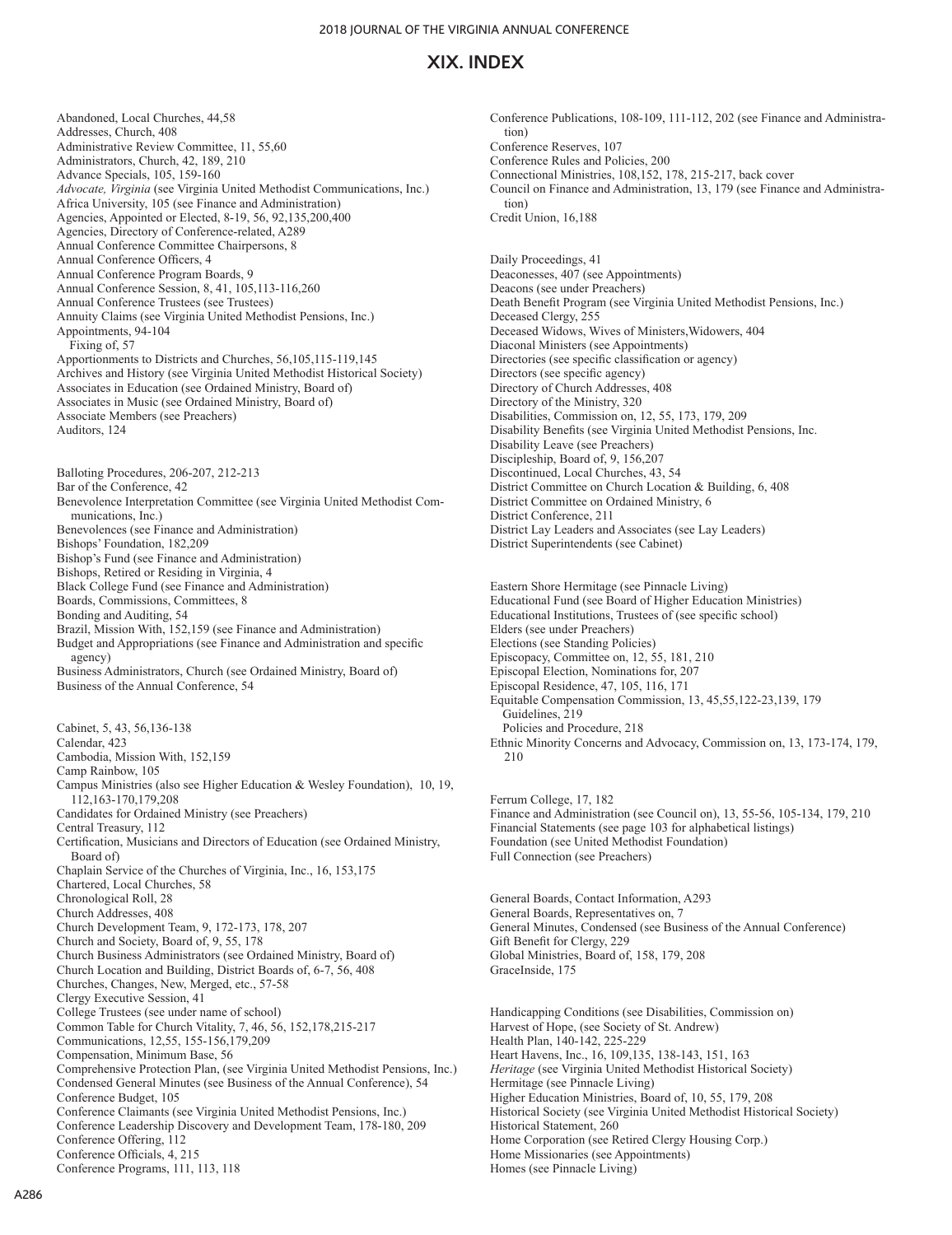PAUMCS, 189, 210

Honorary Members of Conference, 4 Hospital and Medical Care (see Virginia United Methodist Pensions, Inc.) Housing Development (see Virginia United Methodist Housing Development Corp.) Initiatives of Hope, 158 Insurance (see Virginia United Methodist Pensions, Inc.) Investigation, Committee on, 210 Investment Policy, 223

Journal of Proceedings (see Daily Proceedings)

Laity, Board of, 10, 55, 170, 208 Laity, Directories of, 20, 400 Laity, Executive Session, 41 Lay Leaders, 6, 55, 170 Leadership Discovery and Development Team, Conference (see Conference Leadership Discovery and Development Team) Leave of Absence (see Preachers) License Studies Complete (see Preachers) Local Pastors (see Preachers) Located (see Preachers)

Membership of Conference, 200 Memoirs, 230 Memoirs, Committee on, 8 Memorial Service (A Service of Remembrance), 48 Merged, Local Churches, 58 Methodist Center, back cover Minimum Standards for Parsonages, 220 Minimum Salary, 46, 56, 218 Ministerial Support Services (see Virginia United Methodist Pensions, Inc.) Ministers (see Preachers) Ministers' Supplemental Benefits (see Virginia United Methodist Pensions, Inc.) Ministry, Board of Diaconal, (see Ordained Ministry, Board of) Ministry, Board of Ordained, (see Ordained Ministry, Board of) Ministry, Directory of, 320 Minority, Ethnic, Commission on, (see Ethnic Minority Concerns and Advocacy) Minutes, Committee on, 8, 210 Minutes, Condensed General (see Business of the Annual Conference) Minutes (see Daily Proceedings) Mission Encounter, 158 Missional Ministries Board, 10, 55, 1158,179,208 Mission Personnel, Conference Committee on, 158 Missionaries, 407 Moving Expenses, 120, 153, 217 Moving, Policy, 217 Mozambique, Mission with, 152, 159 (see Finance and Administration)

Native American Ministries, 56, 105, 152, 159, 176 New Church Starts, 57 Next Generation Ministries (see Youth) Nonprofit Housing (see Virginia United Methodist Housing Development Company, LLC.) Nominations, 178, 202 Northern Virginia Hermitage (see Pinnacle Living) Numbering of Conference Sessions, 260

Offerings, Special, 154 Officials, Conference, 4 Office Building, cover Officers, Boards, etc., 8 Officers of the Conference, 4 Old Brunswick Circuit Foundation, 11, 190 Old Stone Church Foundation, 11, 190 Ordained Ministry, Board of, 14, 55, 180-181, 210 Ordained Ministry, District Committee on, 6 Ordering of Ministry, Service of, 50 Organized, Local Churches, 57

Parsonage Standards, Minimum, 220 Pastoral Records, 265

Pell Foundation, Inc., 16 ( see Finance and Administration) Pensions (see Virginia United Methodist Pensions, Inc.) Pinnacle Living, 16, 105, 160-161 Plan of Organization and Standing Rules, Committee on (See Rules Committee) Plenary Sessions, of Annual Conference, 41 Policies, Standing and Procedures, 200 Policy at the Time of Change of Pastors, 222 Preachers (see Appointments): Affiliate, 71 Appointed to Attend School, 92 Appointed Beyond Local Church, 85, 92 Appointed in Other Conferences, 70 Appointments, 94-104 Associate Members, 36, 56, 72, 84-85 Candidates, 61-63 Certified in Specialized Ministry, 86-88 Changes Since Last Session, 90 Chronological Roll, 28 Courtesy to Other Conferences, 75 Deacons in Full Connection, 38,74, 78, 80, 85 Deceased, 77-78, 255 Diaconal Ministers, 88 Directory of, 243 Discontinued, 62, 70, 75 Elders, 72, 78, 80-81, 85 Executive Session, 41 Extension Ministries, 85, 91-92 Full Connection, 74 Health Plans, 141, 225 Honorable Location, 76 Interim, 76, 90 Leave of Absence, 79, 85, 88 Less than Full-time, 89 Local Pastors, 38-40, 56, 63-70, 78, 84-85 Medical Leave, 79-80, 85 Memoirs, 230 Number of, 85 Orders Recognized, 73 Other Denominations, Approved for Appointment, 70 Pastoral Records, 265 Probationary Members, 94,230, 265 Provisional Members, 28, 37, 70, 72, 77, 84 Readmitted, 75 Received from Other Christian Denominations, 75 Reinstated, 70 Relocation, 120 Retired, 20, 28, 78, 80-85, 88 Rolls, 20 Sabbatical Leave, 79, 85 Service Years, 28-40 Suspended, 77 Termination of Conference Relationship, 77 Transferred, 73, 75 Preachers' Relief Society, 56, 187, 210 Probationary Members (see Preachers) Proceedings, Daily, 41 Program Proposals (See Connectional Ministries) Property Transfers (see Trustees) Purpose of the Annual Conference, 200

Randolph-Macon Academy, 17, 184 Randolph-Macon College, 17, 180, 184 Randolph College, 17, 180, 183 Readmitted (see Preachers) Regional Boards (see Pinnacle Living) Remembrance, Service of, 45 Reports of Boards and Committees (also see specific agency), 135 Representatives on General Boards, 7 Resolutions, Committee on, 8, 49, 193-199 Resolutions (see also Section V), 49, 193-199 Retired Bishops, 4 Retired Clergy Housing Corp. of the Virginia Conference, 14, 188 Retirement (see Virginia United Methodist Pensions, Inc.) Roll, Chronological, 28 Rolls of Conference Members, 20 Rules Committee, 15, 133-134, 170, 211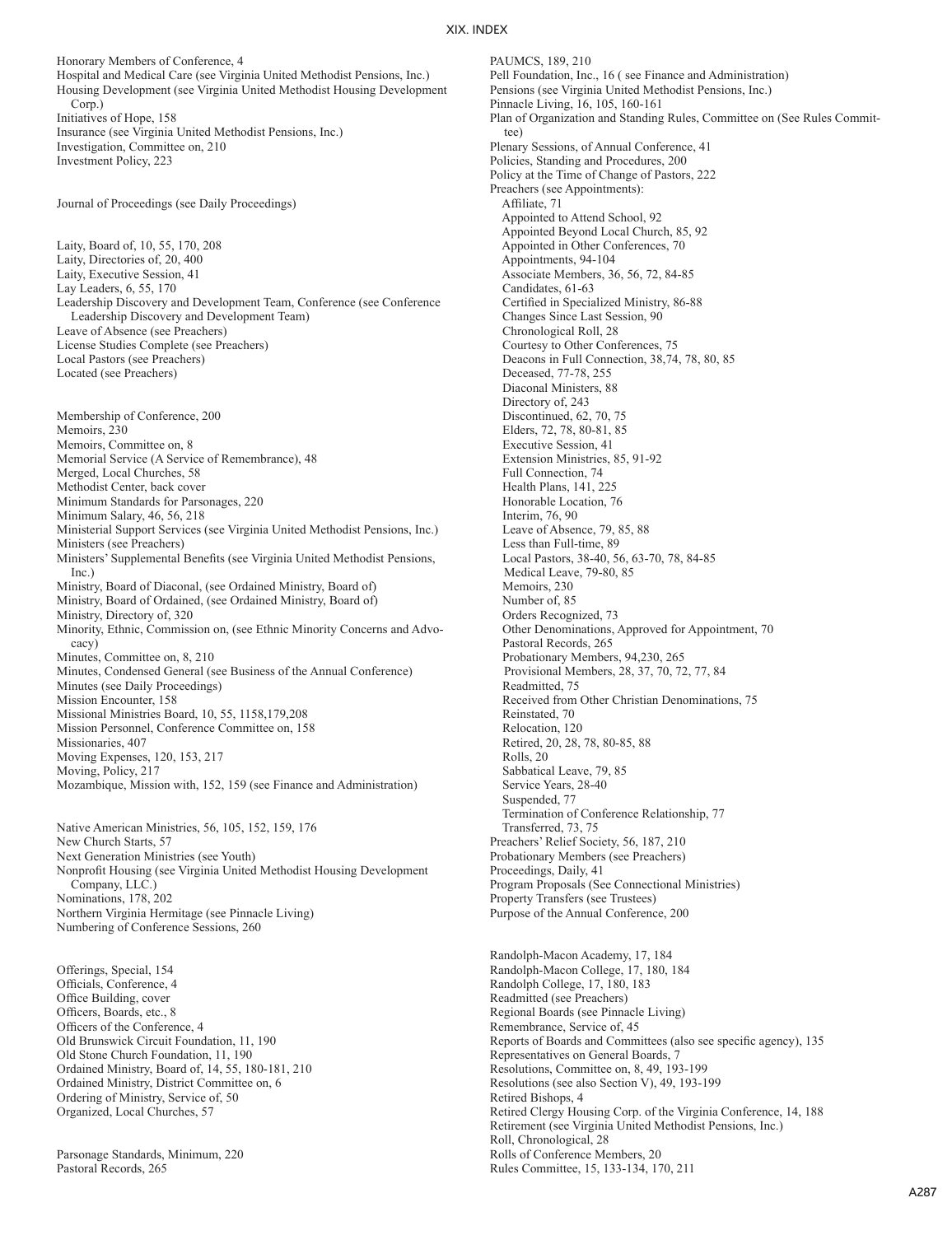#### 2018 JOURNAL OF THE VIRGINIA ANNUAL CONFERENCE

Rules, Standing, 200 Rules of Order and Parliamentary Procedure, 212 Sabbatical Leave (see Preachers) Salaries: District Superintendents (see Finance and Administration) Minimum, 46, 53, 207 Pastors' (see Statistical Tables) Schools (see Educational Institutions) Secretaries, Conference, 4, 42, 54 Sessions of the Virginia Conference, 260 Shenandoah University, 18, 185 Site Selection, Committee on, 15, 138, 201, 211 Society of St. Andrew, 16, 175, 180 Special Appointments (see Preachers) Staff, Connectional Ministries, back cover Standing Rules, 135, 200 Statistical Tables, A1 Statistician, 4, 54, 56, A1 (see Finance and Administration) Status and Role of Women, Commission on, 15, 43, 52, 55, 174, 180, 211

Task Forces, 211 Tellers, 8, 203, 206 Treasurer, Conference, 4, 48, 51, 54, A1 Trustees, Conference (see under specific agency)15, 55, 180, 182, 211

United Methodist Center, Virginia, back cover United Methodist Campus Ministries (see Campus Ministry, Division of) UMCOR, 171 (see Finance and Administration) UMFS (United Methodist Family Services of Virginia), 17, 161-162 United Methodist Foundation of the Virginia Conference Inc., 13, 56, 180, 191 United Methodist Home in Roanoke (see Pinnacle Living) United Methodist Men, 15, 56, 171 United Methodist Women, 15, 56, 172

*Virginia Advocate* (see Communications) Virginia Council of Churches, 16, 176 Virginia United Methodist Children's Home (see UMFS) Virginia United Methodist Communications, Inc. (see Communications) Virginia United Methodist Conference Credit Union, Inc., (see Credit Union) Virginia United Methodist Historical Society, 11, 55, 79, 189-191, 210 Virginia United Methodist Homes, Inc. (see Pinnacle Living) Virginia United Methodist Housing Development Company, LLC., 16, 162, 192 Virginia United Methodist Pensions, Inc., and Related Benefits, 14, 55, 140, 225 Virginia Wesleyan College, 18, 180, 186 Voices of Youth, 158 Volunteers in Mission, 158 Voting Rights, 205

Wellness Ministries, 140 Wesley Foundations, 19, 153, 164 Widows/Widowers of Ministers, Directory of, 404 William Watters Foundation, 11, 191 World Service and Conference Benevolences (see Finance and Administration)

Young Adult Council, 9, 56, 156 Youth, 9, 156, 200, 208 Youth Council, 9, 56 Youth Service Fund, 52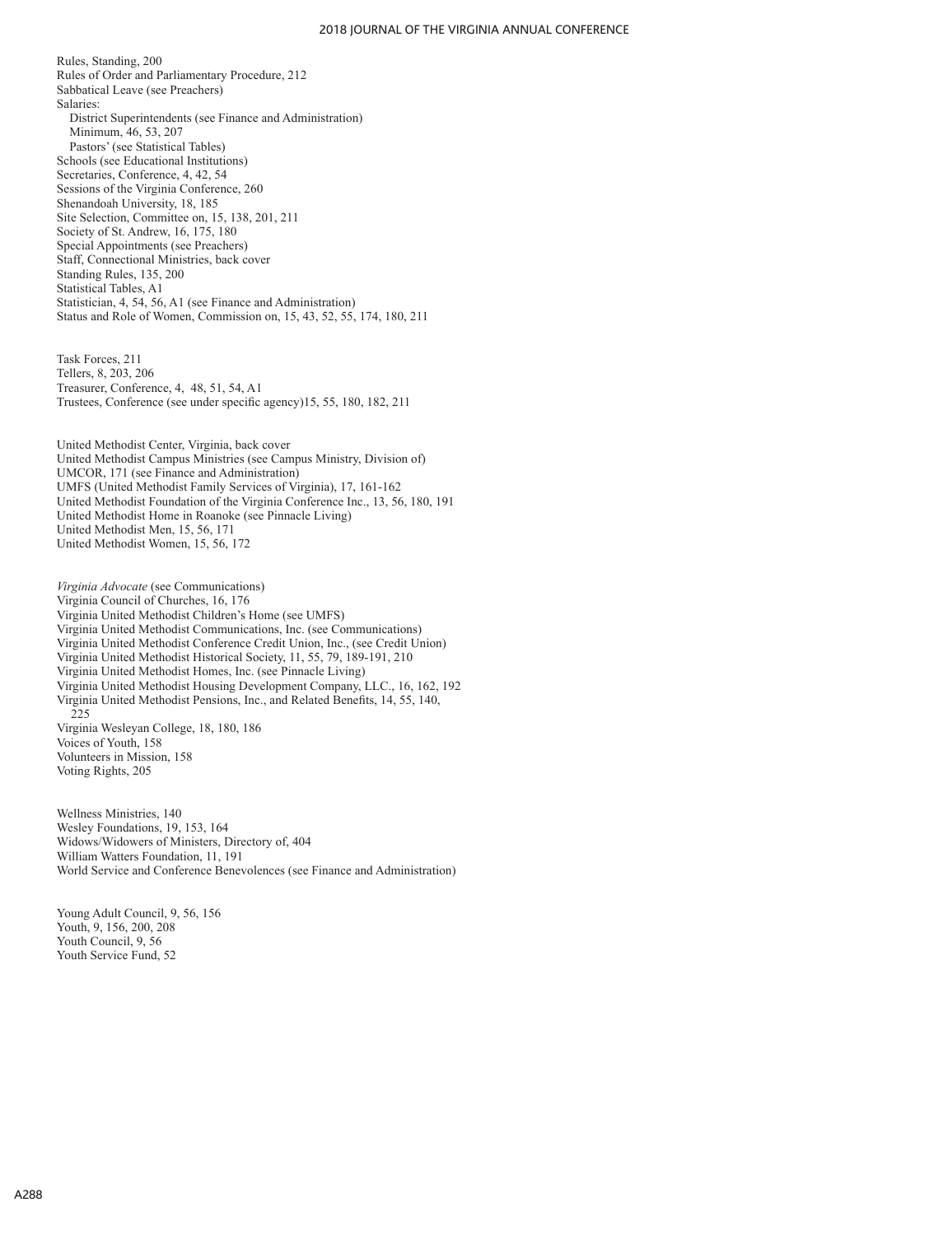### **CONFERENCE-RELATED AGENCIES AND INSTITUTIONS**

### **HOMES**

| Retired Clergy Housing Corp.                   | Manager, Pinnacle Living<br>5101 Cox Road, Suite 225, Glen Allen, VA 23060<br>804/474-8700; FAX 804/474-8723                                                                           |
|------------------------------------------------|----------------------------------------------------------------------------------------------------------------------------------------------------------------------------------------|
| <b>UMFS</b> (United Methodist Family Services) | Greg Peters, Executive Director                                                                                                                                                        |
| Richmond Office                                | 3900 W. Broad St., Richmond, VA 23230<br>804/353-4461; FAX 804/355-2334; email richmond@umfs.org                                                                                       |
| Farmville Office                               | 212 High St., Farmville, VA 23901<br>434/391-9076; FAX 434/391-9077; email farmville@umfs.org                                                                                          |
| Fredericksburg Office                          | 305 Charlotte St., Fredericksburg, VA 22401<br>540/898-1773; FAX 540/898-5523; email fredericksburg@umfs.org                                                                           |
| Harrisonburg Office                            | 205 South Main St., Harrisonburg, VA 22801<br>540/564-0046; FAX 540/438-8467                                                                                                           |
| Leland House                                   | 13525 Leland Rd., Centreville, VA 20120<br>703/222-3558; FAX 703/803-7130; email leland@umfs.org                                                                                       |
| Lynchburg Office                               | 2420 Memorial Ave., Lynchburg, VA 24502<br>434/942-2604; FAX 434-846-3535; email lynchburg@umfs.org                                                                                    |
| Northern Virginia Office                       | 6335 Little River Tnpk., Alexandria, VA 22312<br>703/941-9008; FAX 703/750-0621; email nova@umfs.org                                                                                   |
| South Central Office                           | LaCrosse Conference Ctr., Room 8, 100 N. Carter St., LaCrosse, VA 23950<br>434/757-1065; FAX 434/757-1063; e-mail lacrosse@umfs.org                                                    |
| Tidewater Office                               | 815 Baker Rd., Suite 201, Virginia Beach, VA 23462<br>757/490-9791; FAX 757/490-8324; email tidewater@umfs.org                                                                         |
| Pinnacle Living, Inc.                          | Christopher P. Henderson, President/CEO,<br>email chenderson@pinnacleliving.org<br>5101 Cox Road, Suite 225, Glen Allen, VA 23060<br>804/474-8700; or 1-888-673-1031; FAX 804/474-8723 |
| Chief Financial Officer                        | Kevin L. Salminen, email ksalminen@pinnacleliving.org<br>5101 Cox Road, Suite 225, Glen Allen, VA 23060<br>804/474-8700; or 1-888-673-1031; FAX 804/474-8723                           |
| Hermitage Eastern Shore                        | David Wildgen, Interim Administrator<br>23610 North St., Onancock, VA 23417<br>757/789-7500; FAX 757/789-7521; email: dwildgen@pinnacleliving.org                                      |
| Hermitage Northern Virginia                    | E. Lynn Watkins, Executive Director<br>5000 Fairbanks Ave., Alexandria, VA 22311<br>703/797-3810; FAX 703/820-1816; email: lwatkins@pinnacleliving.org                                 |
| Hermitage Richmond                             | Gale A. Knox, Executive Director<br>1600 Westwood Ave., Richmond, VA 23227<br>804/474-1810; FAX 804/358-0854; email: gknox@pinnacleliving.org                                          |
| Lydia H. Roper Home, Norfolk                   | Beverly Bobo, Administrator<br>127 E. 40th St., Norfolk, VA 23504<br>757/622-6979; FAX 757/625-7205; email: bbobo@pinnacleliving.org                                                   |
| Hermitage in Roanoke                           | Michael W. Kearney, Executive Director<br>1009 Old Country Club Rd. NW, Roanoke, VA 24017<br>540/767-6800; FAX 540/767-6830; email: mkearney@pinnacleliving.org                        |
| Cedarfield                                     | Michael Shaw Executive Director<br>2300 Cedarfield Parkway, Richmond, VA 23233<br>804/474-8800; FAX 804/968-5541<br>email: mshaw@pinnacleliving.org                                    |
| WindsorMeade Williamsburg                      | Marilyn M. Gray, Executive Director<br>3900 Windsor Hall Dr., Williamsburg, VA 23188<br>757/941-3600; FAX 757/941-3611; email: mgray@pinnacleliving.org                                |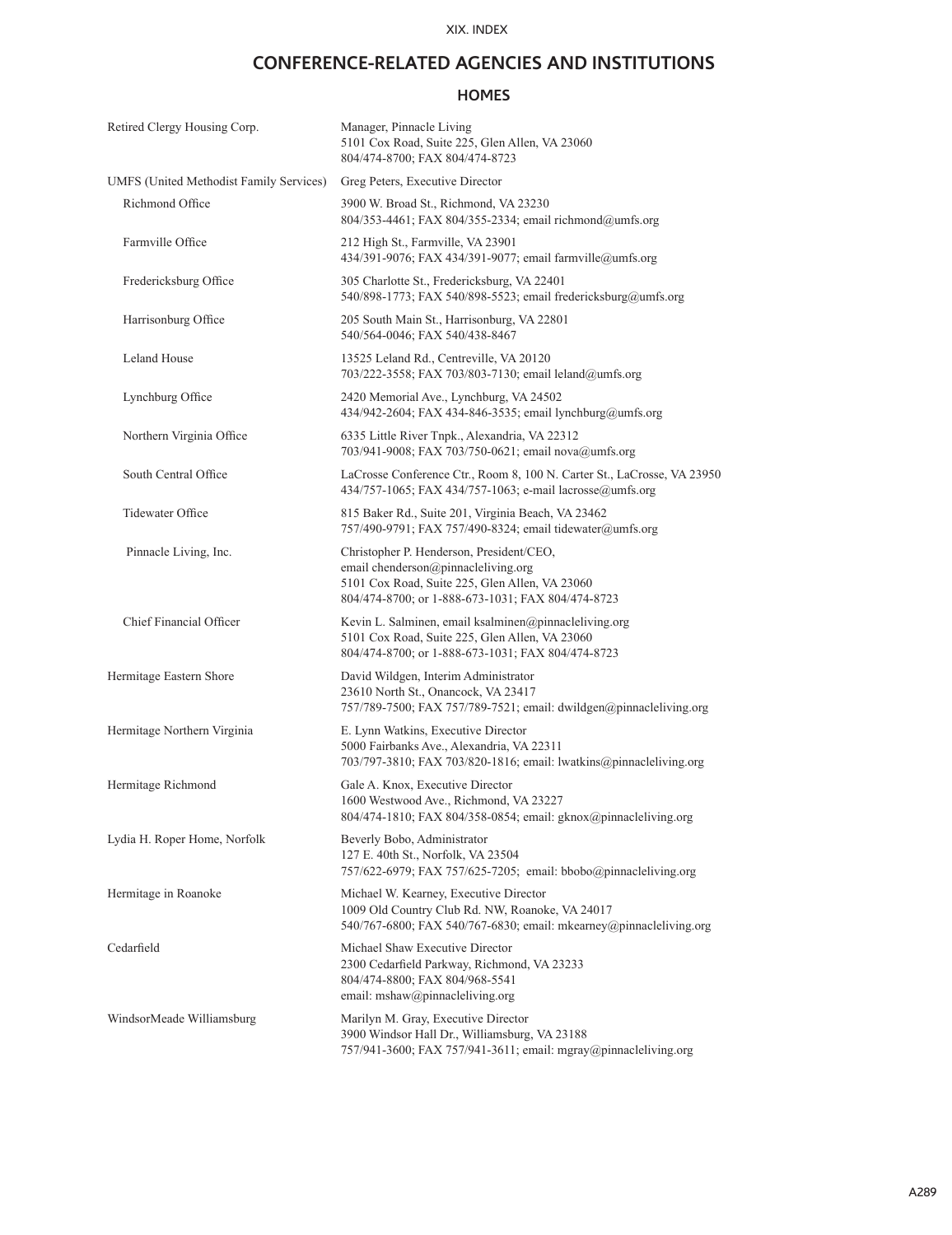### 2018 JOURNAL OF THE VIRGINIA ANNUAL CONFERENCE

### **SCHOOLS**

| Association of Educational Institutions                              | Rev. John B. Peters<br>10330 Staples Mill Rd., Glen Allen, VA 23056<br>804/521-1146; emailJohnPeters@vaumc.org                                                  |
|----------------------------------------------------------------------|-----------------------------------------------------------------------------------------------------------------------------------------------------------------|
| Candler School of Theology, Emory Univ.                              | 1531 Dickey Dr., Atlanta, GA 30322-1003<br>404/727-6322                                                                                                         |
| The Divinity School, Duke University                                 | 407 Chapel Dr., Durham, NC 27708-0968<br>919/660-3400                                                                                                           |
| Ferrum College                                                       | Dr. Joseph C. Spooner, President; Rev. Jan Nicholson Angle, Chaplain<br>215 Ferrum Mountain Rd., Ferrum, VA 24088<br>540/365-4202                               |
| Gammon Theological Seminary                                          | 653 Beckwith St. SW, Atlanta, GA 30314<br>404/581-0302                                                                                                          |
| Randolph-Macon Academy                                               | Maj. General David Wesley (USAF Ret.), President; Rev. Josh Orndorf, Chaplain<br>200 West 3rd St., Front Royal, VA 22630-2692<br>540/636-5201 or 1-800/272-1172 |
| Randolph-Macon College                                               | Dr. Robert R. Lindgren, President; Rev. Kendra Grimes, Chaplain<br>Ashland, VA 23005<br>804/752-7213 Library: 804/752-4718                                      |
| Randolph College                                                     | Dr. Bradley Bateman, President; Rev. Jennifer Vestal Moore, Chaplain<br>Lynchburg, VA 24503<br>804/947-8140                                                     |
| Samuel D. Proctor School of Theology at<br>Virginia Union University | Dr. John Kinney, Dean<br>1500 North Lombardy St., Richmond, VA 23220-1711<br>804/257-5715                                                                       |
| Shenandoah University                                                | Dr. Tracy Fitzsimmons, President; Rev. Dr. Justin Allen, Dean of Spiritual Life<br>1460 University Dr., Winchester, VA 22601-5195<br>540/665-4505               |
| Union Presbyterian Seminary                                          | Dr. Brian Blount, President<br>3401 Brook Rd., Richmond, VA 23227<br>804/355-0671                                                                               |
| Virginia Wesleyan College                                            | Dr. Scott D. Miller, President; Rev. Greg West, Chaplain<br>Wesleyan Dr., Norfolk, VA 23502<br>757/455-3215                                                     |
| Wesley Theological Seminary                                          | Dr. David McAllister-Wilson, President<br>4500 Massachusetts Ave. NW, Washington, DC 20016<br>202/885-8600                                                      |
|                                                                      | <b>CAMPUS MINISTRIES AND WESLEY FOUNDATIONS</b>                                                                                                                 |
| Virginia Conference office                                           | P.O. Box 5606, Glen Allen, VA 23058<br>804/521-1100, ext. 136; email: PauloLopes@vaumc.org                                                                      |
| Virginia Tech                                                        | Rev. Bret-Ashton Gresham, Campus Minister<br>P.O. Box 458, Blacksburg, VA 24063<br>540/552-2827; FAX 540/552-7965; email: wesfound@vt.edu                       |
| University of Virginia                                               | Rev. Deborah Lewis, Campus Minister<br>1908 Lewis Mountain Rd., Charlottesville, VA 22903<br>434/977-6500; FAX 434/977-6500; email: deborah@wesleyuva.org       |
| Christopher Newport                                                  | Rev. Forrest Teague, Campus Minister<br>50 Shoe Lane, Newport News, VA 23606<br>757/595-7604; FAX 757/594-7639 email: ForrestTeague@vaumc.org                   |
| Community College Ministries (Roanoke)                               | Rev. Stephen Darr, Director<br>209 Otey St., Blacksburg, VA 24060-7426<br>540/953-3904; FAX 540/953-0300; email: sdarr@compuserve.com                           |
| Longwood College/Hampden Sydney                                      | Rev. Richard Meiser, Director<br>204 High St., Farmville, VA 23901<br>434/392-8089; email: farmvillewesley@earthlink.net                                        |
| James Madison University (RISE)                                      | Rev. Amanda Garber, Campus Minister<br>690 S. Mason St., Harrisonburg, VA 22801<br>540/434-3490; email AmandaGarber@vaumc.org                                   |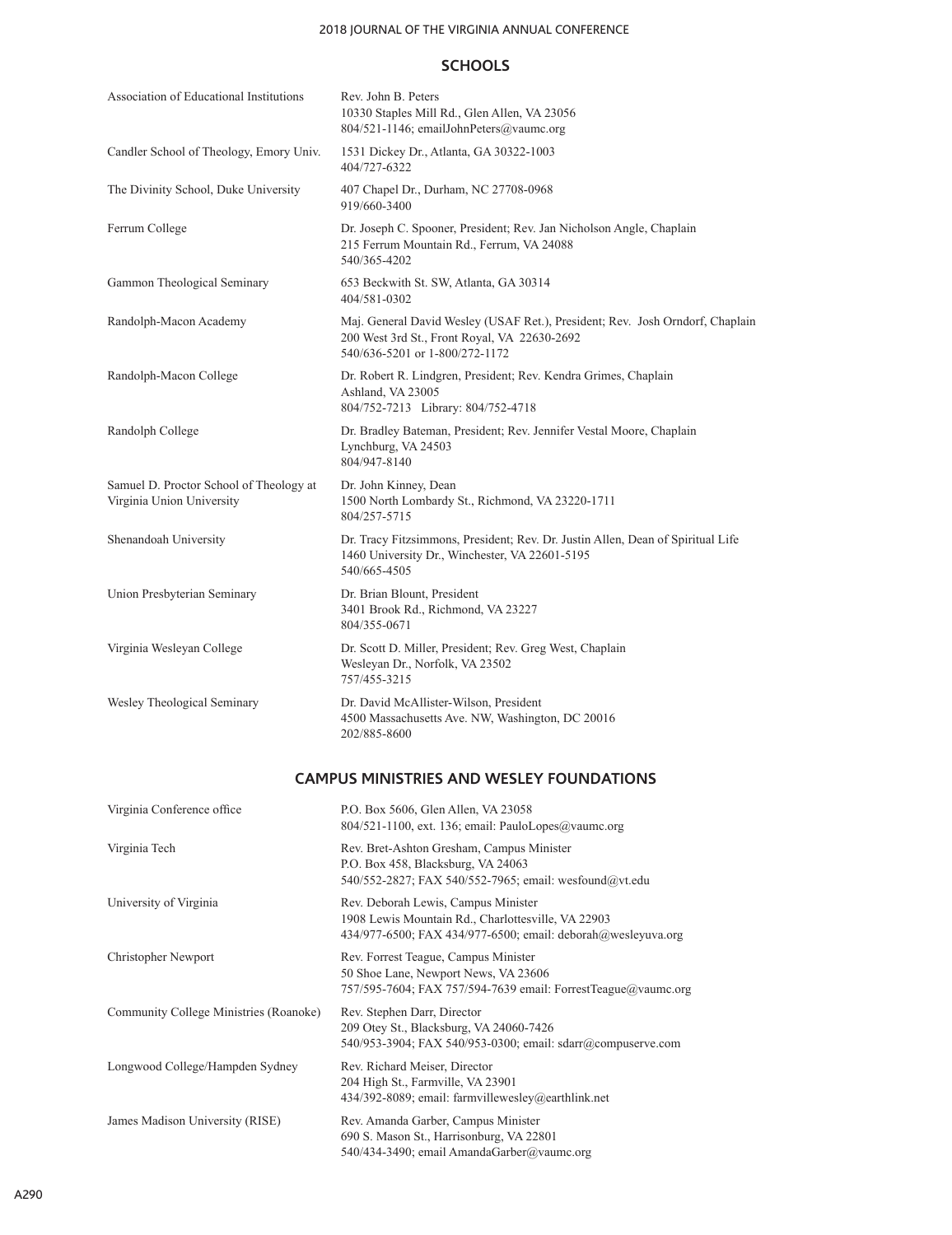| Old Dominion University (IGNITE)                  | Rev. Brandon Robbins, Campus Minister<br>1338 W. 49th St., Norfolk, VA 23508<br>757/440-1424; FAX 757/440-5242; email: BrandonRobbins@vaumc.org |
|---------------------------------------------------|-------------------------------------------------------------------------------------------------------------------------------------------------|
| United College Ministries<br>in Northern Virginia | Rev. Drew Ensz, Campus Minister<br>8410 Little River Turnpike Annandale, VA 22003<br>703/426-1939; email UCMNV@aol.com or DrewEnsz@vaumc.org    |
| Norfolk State University                          | Rev. Joy Carrington, Campus Minister<br>P.O. Box 2081, Norfolk, VA 23501<br>757/533-9578; email: njoynmin@aol.com                               |
| College of William & Mary                         | Rev. Max Blalock, Campus Minister<br>526 Jamestown Rd., Williamsburg, VA 23185<br>757/229-6832; FAX 757/229-1079; email dmhind@wm.edu           |
| Virginia State University (FLOW)                  | Rev. Delano Douglas, Campus Minister<br>P.O. Box 9200, Petersburg, VA 23806<br>804/524-5214; FAX 804/524-5214 email: DelanoDouglas@vaumc.org    |
| Mary Washington College                           | Rev. Shannon Waite, Director<br>1213 Dandridge St., Fredericksburg, VA 22401; 540/373-9255<br>email: swaite2@gmail.com                          |
| Virginia Commonwealth University                  | Rev. Katie B. Gooch, Pace Center Director<br>700 W. Franklin St., Richmond, VA 23220; 804/643-5229<br>email: KatieGooch@vaumc.org               |
|                                                   | <b>CAMPS AND CONFERENCE CENTERS</b>                                                                                                             |
| Virginia Conference office                        | P.O. Box 5606, Glen Allen, VA 23058<br>804/521-1100, ext. 136; email PauloLopes@vaumc.org                                                       |
| Camp Alta Mons                                    | 2842 Crockett Springs Rd., Shawsville, VA 24162<br>540/268-2409                                                                                 |
| Highroad Camp & Conference Center                 | Rick Dawson, Director<br>21164 Steptoe Hill Road, Middleburg, VA 20117<br>Office 540/687-6262; FAX 540/687-6959; email rick@camphighroad.org    |
| Camp Overlook                                     | 3014 Camp Overlook Ln., Keezletown, VA 22832<br>540/269-2267                                                                                    |
| Occohannock-on-the-Bay                            | 9403 Camp Ln., P.O. Box 440, Belle Haven, VA 23306<br>757/442-7836                                                                              |
| Westview on the James                             | 1231 West View Rd., Goochland, VA 23063<br>804/457-4210                                                                                         |

### **PUBLICATIONS**

| Virginia United Methodist Advocate | Madeline Pillow, Editor<br>P.O. Box 5606, Glen Allen, VA 23058<br>804/521-1113; 1-800-768-6040, Ext. 113<br>e-mail Advocate@vaumc.org or NeillCaldwell@vaumc.org |
|------------------------------------|------------------------------------------------------------------------------------------------------------------------------------------------------------------|
| Interpreter                        | P.O. Box 320, Nashville, TN 37202-0320<br>615/742-5449                                                                                                           |
| New World Outlook                  | 475 Riverside Dr., Room 1476 New York, NY 10115<br>212/870-3765                                                                                                  |
| The Upper Room                     | 1908 Grand Ave. P.O. Box 189, Nashville, TN 37202<br>615/340-7000                                                                                                |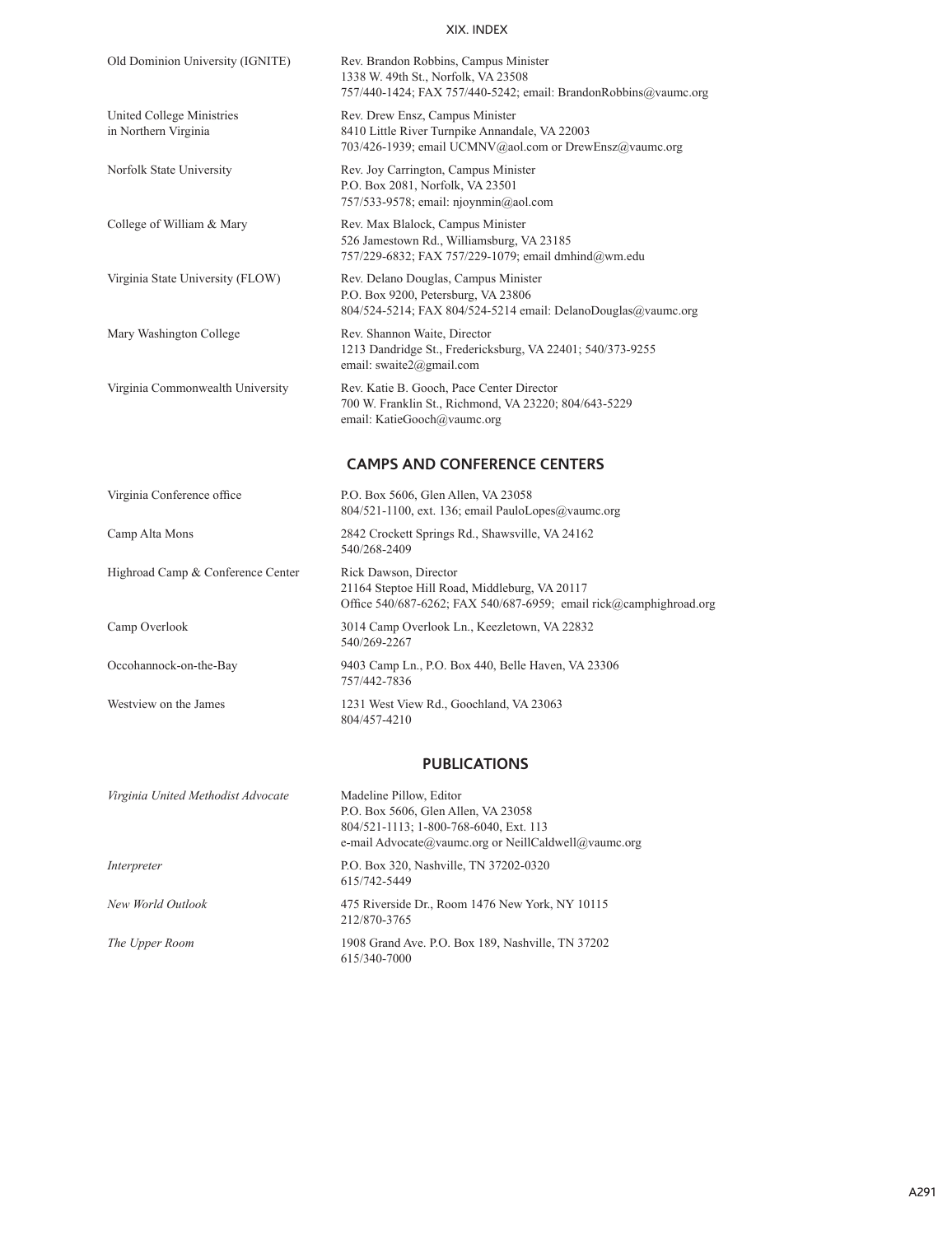### 2018 JOURNAL OF THE VIRGINIA ANNUAL CONFERENCE

### **OTHER AGENCIES**

| Address Line (Church & Clergy Addresses)                                  | 1-800-874-3211                                                                                                                                                                                  |
|---------------------------------------------------------------------------|-------------------------------------------------------------------------------------------------------------------------------------------------------------------------------------------------|
| American Bible Society                                                    | 1865 Broadway, New York, NY 10023<br>212/408-1200<br>Cokesbury www.cokesbury.com; 1-800-672-1789 nationwide                                                                                     |
| Discipleship Resources                                                    | 1-800-685-4370                                                                                                                                                                                  |
| EcuFilm                                                                   | 1-800-251-4091                                                                                                                                                                                  |
| Community Resource Consultants:                                           | Brian Koontz, Richmond/Petersburg Area<br>bkoontz@cokesbury.com; 804/839-7105                                                                                                                   |
|                                                                           | Susan Simmons, Roanoke Area<br>ssimmons@cokesbury.com; 540/989-2037                                                                                                                             |
|                                                                           | Denise Karau, Washington, DC, Area<br>dkarau@cokesbury.com; 202/200-8137                                                                                                                        |
| GraceInside                                                               | Rev. J. Randy Myers, Executive Director<br>2317 Westwood Ave., Room 103-A, Richmond, VA 23230<br>804/358-7650; FAX 804/358-7020                                                                 |
| <b>Heart Havens</b>                                                       | Jennifer Boyden-Barrett, CEO<br>812 Moorefield Park Dr., Suite 301, Richmond, VA 23236<br>804/237-6097, ext. 216; toll-free 1-877-442-8368; FAX 804-237-6098                                    |
| Henry Fork Service Center                                                 | Lisa Nichols, Director<br>P.O. Box 888, Rocky Mount, VA 24151<br>540/483-2819                                                                                                                   |
| InfoServ (United Methodist Information)                                   | 1-800-251-8140                                                                                                                                                                                  |
| Industrial & Commercial Ministries                                        | 75 N. Mason St. Suite 204, Harrisonburg, VA 22802-4147<br>540/432-1919 or 1-800-659-1928; email: ICMmin@aol.com                                                                                 |
| Ministerial Family Counseling Program                                     | <b>VIPCare</b><br>2000 Bremo Rd., Suite #105 Richmond, VA 23226<br>804/282-8332                                                                                                                 |
| Red Bird Mission                                                          | HC 69, Box 700, Beverly, KY 40913<br>606/598-3155                                                                                                                                               |
| Southeastern Jurisdiction                                                 | P.O. Box 67, Lake Junaluska, NC 28745<br>828/452-2881                                                                                                                                           |
| Society of St. Andrew                                                     | Mike Waldmann, Executive Director<br>3383 Sweet Hollow Rd., Big Island, VA 24526<br>1-800-333-4597; FAX 804/299-5949                                                                            |
| United Methodist UMCOR Hotline                                            | 1-800-841-1235                                                                                                                                                                                  |
| Virginia Institute of Pastoral Care (VIPCare)                             | 2000 Bremo Rd., Suite #105, Richmond, VA 23226<br>804/282-8332                                                                                                                                  |
| Virginia Council of Churches                                              | Rev. Jon Barton, General Minister<br>1214 W. Graham Rd., Suite #3, Richmond, VA 23220<br>804/321-3300                                                                                           |
| Virginia United Methodist Credit Union, Inc. Jim Eads, Executive Director | P.O. Box 9798, Richmond, VA 23228<br>10330 Staples Mill Rd., Glen Allen, VA 23060<br>1-866-657-0004; 804/672-0200; FAX 804/672-0444<br>Audio Response Center 1-877-213-3013; local 804/213-3013 |
| Virginia United Methodist Foundation                                      | Dave Thompson, President<br>P.O. Box 5606, Glen Allen VA 23058<br>10330 Staples Mill Rd., Glen Allen, VA 23060<br>1-800-768-6040; 804/521-1121 FAX 804/521-1174                                 |
| Volunteer Emergency Families for Children                                 | P.O. Box 35074, Richmond, VA 23235-0074<br>804/379-7767; FAX 804/379-7933<br>1-800-756-6167; email: centraloffice@vefc.org                                                                      |
| World Methodist Council                                                   | P.O. Box 518, Lake Junaluska, NC 28745<br>828/456-9432; FAX 828/456-9433                                                                                                                        |